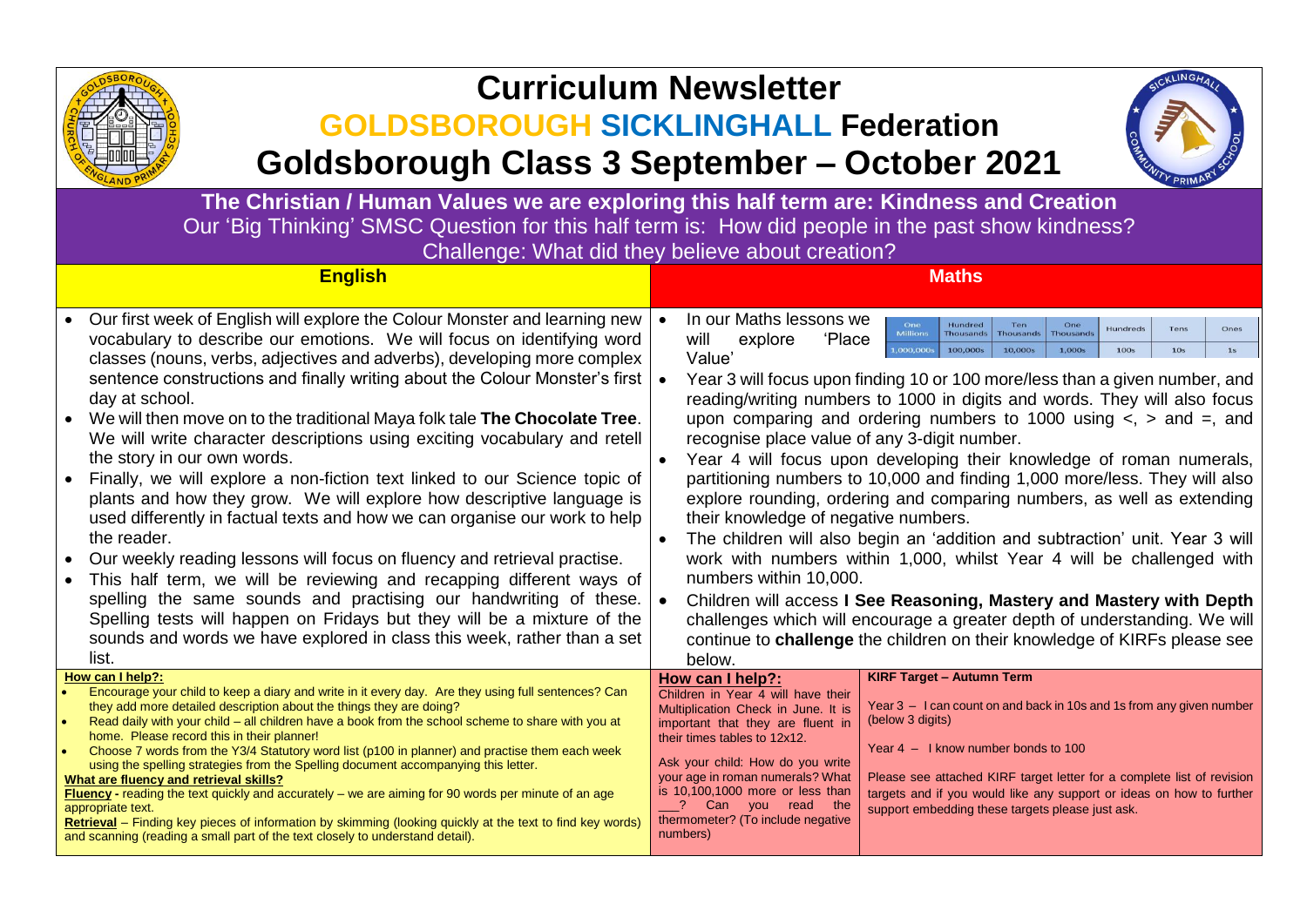| <b>Curriculum: Key Skills, Knowledge and Enrichment</b>                                                                                                                                                                                                                                                                                                                                                                                                                                                                           |                                                                                                                                                                                                                                                                                                                                                                                                                                                                                                                                                                        |                                                                                                                                                                                                                                                                                                                   |  |
|-----------------------------------------------------------------------------------------------------------------------------------------------------------------------------------------------------------------------------------------------------------------------------------------------------------------------------------------------------------------------------------------------------------------------------------------------------------------------------------------------------------------------------------|------------------------------------------------------------------------------------------------------------------------------------------------------------------------------------------------------------------------------------------------------------------------------------------------------------------------------------------------------------------------------------------------------------------------------------------------------------------------------------------------------------------------------------------------------------------------|-------------------------------------------------------------------------------------------------------------------------------------------------------------------------------------------------------------------------------------------------------------------------------------------------------------------|--|
| <b>Topic - History</b>                                                                                                                                                                                                                                                                                                                                                                                                                                                                                                            | <b>Science - Living things and their habitat</b>                                                                                                                                                                                                                                                                                                                                                                                                                                                                                                                       | P.E                                                                                                                                                                                                                                                                                                               |  |
| Our focus is: The Ancient Maya - knowledge and<br>understanding of how people lived in the past.                                                                                                                                                                                                                                                                                                                                                                                                                                  | <b>Our focus is: Plants</b><br>Skills / knowledge to be developed:                                                                                                                                                                                                                                                                                                                                                                                                                                                                                                     | Our focus is: Fundamental Movement Skills -<br><b>Outdoors</b>                                                                                                                                                                                                                                                    |  |
| Skills / Knowledge to be developed:<br>Children will develop their Chronological<br><b>Understanding</b> by locating the Ancient Maya on a<br>timeline of familiar historical events.<br><b>Using</b><br>evidence, they will explore how the Mayans lived,<br>including Mayan settlements, beliefs and daily life,<br>and how it compares to today.                                                                                                                                                                               | The children will identify and describe the different<br>parts of a flowering plant<br>Leaves                                                                                                                                                                                                                                                                                                                                                                                                                                                                          | Skills / knowledge to<br>be developed:<br>Balance on one foot.<br>Climb a set of wall bars (or similar).<br>Perform a side-stepping gallop.<br>Run at speed over a distance                                                                                                                                       |  |
| Children will carry out<br>a Historical Enquiry<br>into the Mayan class<br>structure, and the different<br>roles in their communities.<br><b>ACCOUNT</b><br>They will develop their<br>Historical Interpretation skills by exploring why<br>there are different accounts of the same time<br>period.<br>Greater Depth Challenges: Can the children<br>describe what happened to the Maya civilisation<br>and make links to the development of the Spanish<br>and British Empires.<br><b>Applied through:</b><br>History / English | Roots<br>Working scientifically, they will explore the<br>requirements of plants for life and growth and<br>investigate the way in which water is transported<br>within plants.<br>The children will complete the topic by exploring the<br>part that flowers play in the lifecycle of flowering<br>plants.<br><b>Greater Depth Challenges:</b><br>The children will apply their understanding of plants<br>through the use of investigational skills.<br>Prove or disprove: That roots act like straws<br>sucking up water for the plants.<br><b>Applied through:</b> | <b>Greater Depth Challenges:</b><br>Evaluate and recognise their own success.<br>Improve on personal best and compete against a<br>partner.<br><b>Applied through:</b><br>Children will develop their confidence through<br>participation, evaluating their performances in<br>order to demonstrate improvements. |  |
| How can I help?                                                                                                                                                                                                                                                                                                                                                                                                                                                                                                                   | Experiments, observations, comparisons, recording,<br>reporting, labelling, sequencing, description and<br>discussion.<br>How can I help?                                                                                                                                                                                                                                                                                                                                                                                                                              | How can I help?                                                                                                                                                                                                                                                                                                   |  |
| Discuss how the beliefs of the Ancient Maya varied<br>greatly to ours.<br>Talk about how the ancient Maya have influenced<br>our modern lives, i.e. chocolate.<br>Ask the children to share what they have learnt in<br>class about the Ancient Maya.                                                                                                                                                                                                                                                                             | Identify and discuss the different parts of a<br>flowering plant.<br>Explore the plants in your local area and begin to<br>discuss the different types, where they are growing<br>and in what conditions.                                                                                                                                                                                                                                                                                                                                                              | Please ensure that children have PE kit (including<br>trainers) for the whole week as other indoor and<br>outdoor sessions might take place at alternative<br>times.                                                                                                                                              |  |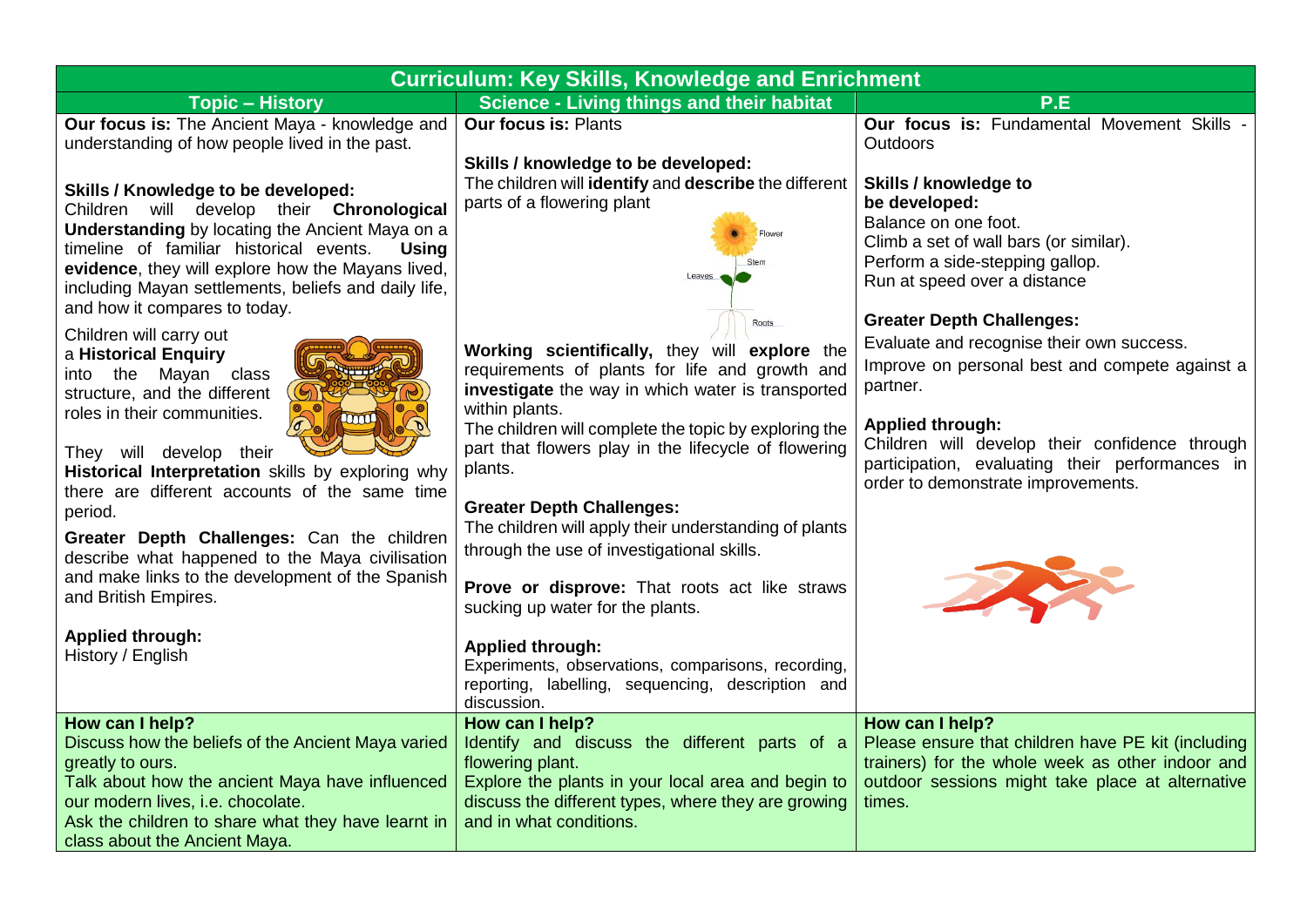| <b>Curriculum: Key Skills, Knowledge and Enrichment</b>                                                                                                                                                                                                                                                                                                                                                                                                                                                                                                                                                                                                                                                                                                                                                                                                                                                                                                                                                      |                                                                                                                                                                                                                                                                                                                                                                                                                                                                                                                                                                                                                                                                                                                                                                                                                                                                        |                                                                                                                                                                                                                                                                                                                                                                                                                                                                                                                                                                                                                                                                                                                                                                                                                                                             |                                                                                                                                                                                                                                                                                                                                                                                                                                                                                                                           |
|--------------------------------------------------------------------------------------------------------------------------------------------------------------------------------------------------------------------------------------------------------------------------------------------------------------------------------------------------------------------------------------------------------------------------------------------------------------------------------------------------------------------------------------------------------------------------------------------------------------------------------------------------------------------------------------------------------------------------------------------------------------------------------------------------------------------------------------------------------------------------------------------------------------------------------------------------------------------------------------------------------------|------------------------------------------------------------------------------------------------------------------------------------------------------------------------------------------------------------------------------------------------------------------------------------------------------------------------------------------------------------------------------------------------------------------------------------------------------------------------------------------------------------------------------------------------------------------------------------------------------------------------------------------------------------------------------------------------------------------------------------------------------------------------------------------------------------------------------------------------------------------------|-------------------------------------------------------------------------------------------------------------------------------------------------------------------------------------------------------------------------------------------------------------------------------------------------------------------------------------------------------------------------------------------------------------------------------------------------------------------------------------------------------------------------------------------------------------------------------------------------------------------------------------------------------------------------------------------------------------------------------------------------------------------------------------------------------------------------------------------------------------|---------------------------------------------------------------------------------------------------------------------------------------------------------------------------------------------------------------------------------------------------------------------------------------------------------------------------------------------------------------------------------------------------------------------------------------------------------------------------------------------------------------------------|
| <b>Art</b>                                                                                                                                                                                                                                                                                                                                                                                                                                                                                                                                                                                                                                                                                                                                                                                                                                                                                                                                                                                                   | <b>Music</b>                                                                                                                                                                                                                                                                                                                                                                                                                                                                                                                                                                                                                                                                                                                                                                                                                                                           | <b>PSHE / Wellbeing</b>                                                                                                                                                                                                                                                                                                                                                                                                                                                                                                                                                                                                                                                                                                                                                                                                                                     | <b>R.E.</b>                                                                                                                                                                                                                                                                                                                                                                                                                                                                                                               |
| Our focus is: Drawing and Colour<br>exploration based on Ancient Maya<br>Masks exploring<br>the artist Picasso.<br>Skills / knowledge to<br>be developed:<br>Experiment with different grades of<br>pencil and other implements.<br>Plan, refine and alter drawings as<br>necessary.<br>Extend exploring colour mixing to<br>applying colour mixing.<br>Begin to apply colour using dotting,<br>scratching and splashing to imitate<br>and artist.<br>question<br>suitable<br>Advise<br>and<br>equipment for the task e.g. size of<br>paintbrush or paper needed.<br><b>Greater Depth Challenges:</b><br>Research an artist in greater depth<br>and adapt ideas and processes into<br>their own art displaying a higher level<br>of technical skill with a broad range of<br>tools and media.<br>Think of innovative ways to enhance<br>creativity and develop a style of their<br>own.<br>Evaluate work independently<br>to<br>assess and improve their own art.<br><b>Applied through:</b><br>Art, History | Our focus is: Pop - Mamma Mia<br><b>MAMMA</b><br>Skills / knowledge to be developed:<br>The children will develop<br>their<br>listening skills by identifying the<br>structure of a piece of music, the<br>instruments and voices. They will also<br>find the pulse within a piece of music.<br>Through performing the children will<br>develop how to copy back, play, and<br>invent rhythmic and melodic patterns.<br>They will also develop how to play<br>instrumental parts accurately and in<br>time, as part of the performance and<br>sing in unison.<br><b>Greater Depth Challenges:</b><br>Identify changes in tempo, dynamics<br>and texture.<br>Make their own musical decisions and<br>get involved in musical leadership,<br>creating musical ideas for the group to<br>copy or respond to.<br><b>Applied through:</b><br>Charanga Musical School Scheme | focus<br>Our<br>is:<br>Me<br>and<br>My<br>Relationships<br>Wellbeing: Ensuring that the children<br>settle back into school/new classes<br>and develop meaningful relationships<br>with their peers and teachers.<br>Skills / knowledge to be developed:<br>The children will focus on their<br>emotional wellbeing through the<br>understanding of the changes that are<br>taking place and will develop skills to<br>help adapt to these changes.<br>They will also gain an understanding<br>of the different feelings that they are<br>experiencing and who they can go to<br>if they need help.<br><b>Greater Depth</b><br><b>Challenges:</b><br>Verbalise their emotions<br>and independently use<br>activities to regulate<br>their emotions.<br><b>Applied through:</b><br>Discussion, Partner/Group<br>work,<br>Relax Kids, Cosmic Kids.<br>Videos. | Our focus is: What do different<br>people believe about God?<br>Skills / knowledge to be developed:<br>Be able to talk about what Christians,<br>Muslims and Hindus believe about<br>God and to identify similarities and<br>differences. To be able to retell the<br>story of Moses and the Burning Bush<br>and explain what it means.<br>Greater Depth Challenges: Explain<br>how believing in God can be helpful in<br>life but sometimes it can be<br>challenging too.<br>Applied through: Drama, writing and<br>art. |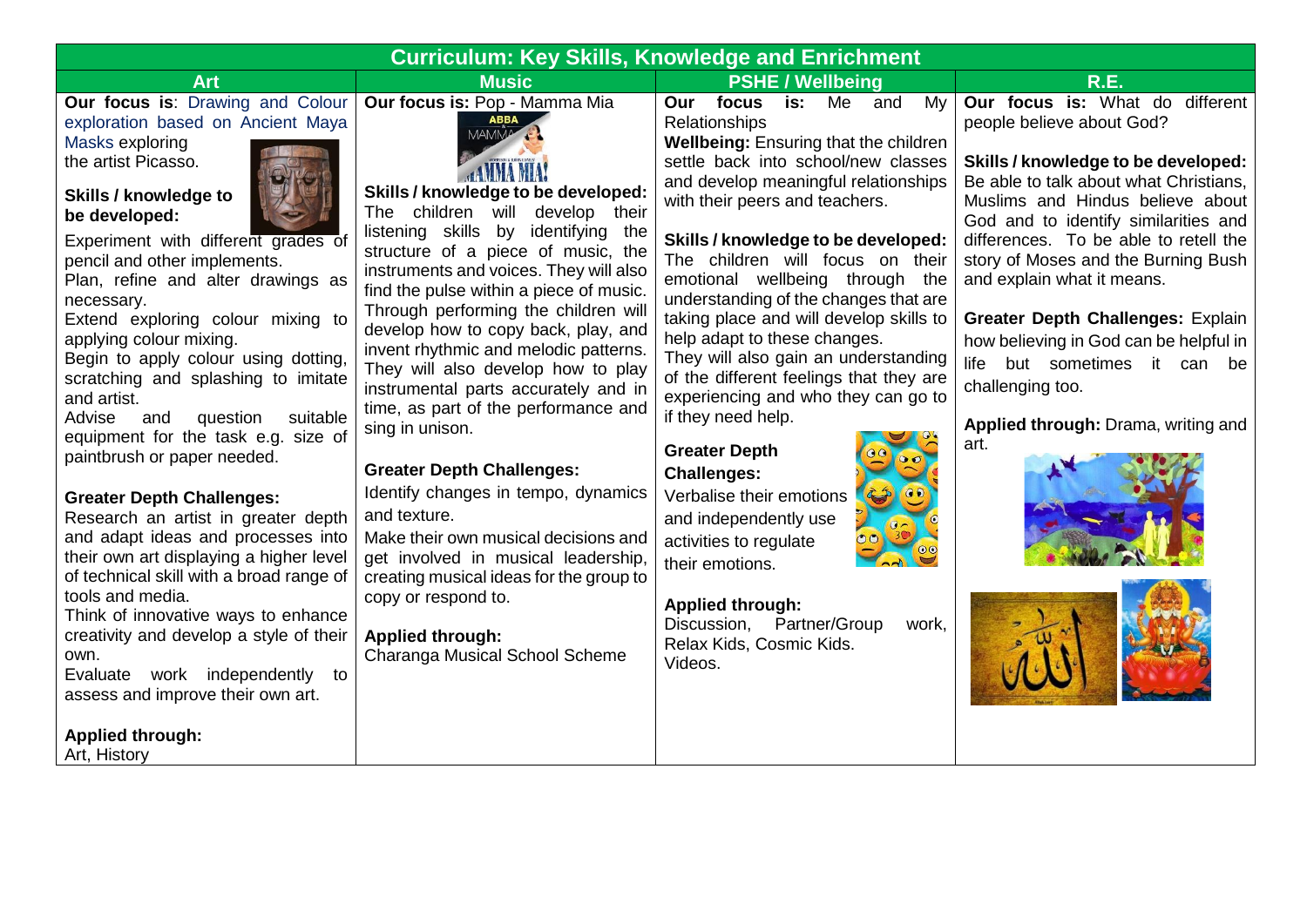| How can I help?                                         | How can I help? | How can I help?                                                                                                                                       | How can I help?                                                        |
|---------------------------------------------------------|-----------------|-------------------------------------------------------------------------------------------------------------------------------------------------------|------------------------------------------------------------------------|
|                                                         |                 | Ask your child if they can tell you the Encourage your child to listen   Talk to your child about the changes   Talk to your child about your beliefs |                                                                        |
|                                                         |                 | different uses for Ancient Maya   carefully to pop music and discuss the   that are going to take place. Discuss   and ideas about God and share      |                                                                        |
| Masks.                                                  |                 | different voices and instruments that any worries and feelings that they stories that you know. We will be                                            |                                                                        |
| Discuss how different colours can be   they can hear.   |                 |                                                                                                                                                       | may be experiencing and reassure discussing how all beliefs (including |
|                                                         |                 | used to reflect different moods – can   Move along to the pulse of the music   them that they will be supported   not believing in any God) should be |                                                                        |
| your child spot any examples of this? whilst listening. |                 | through the changes both at home respected.                                                                                                           |                                                                        |
|                                                         |                 | and at school.                                                                                                                                        |                                                                        |

| <b>Curriculum: Key Skills, Knowledge and Enrichment</b>                                                                                                                                                                                                                                                                                                                                                                                                                  |                                                                                                                                                                                                                                                                                                                                                                                                                                                                                                                                                                         |  |
|--------------------------------------------------------------------------------------------------------------------------------------------------------------------------------------------------------------------------------------------------------------------------------------------------------------------------------------------------------------------------------------------------------------------------------------------------------------------------|-------------------------------------------------------------------------------------------------------------------------------------------------------------------------------------------------------------------------------------------------------------------------------------------------------------------------------------------------------------------------------------------------------------------------------------------------------------------------------------------------------------------------------------------------------------------------|--|
| <b>Computing - Teams</b>                                                                                                                                                                                                                                                                                                                                                                                                                                                 | <b>MFL - French</b>                                                                                                                                                                                                                                                                                                                                                                                                                                                                                                                                                     |  |
| <b>Our focus is: Online Safety</b>                                                                                                                                                                                                                                                                                                                                                                                                                                       | <b>Our focus is: Les Monstres</b>                                                                                                                                                                                                                                                                                                                                                                                                                                                                                                                                       |  |
| Skills / knowledge to be developed: The children will focus upon using<br>technology safely, respectfully and responsibly. They will develop an<br>understanding of what is acceptable and unacceptable behaviour when<br>working online.<br>Greater Depth Challenges: Children will be able to access and navigate<br>computers independently and act in line with safety guidelines if using online<br>tools independently.<br><b>Applied through: Computing, PSHE</b> | Skills / Knowledge to be developed: The children will learn the names for<br>different parts of the body. They will begin to use this newly developed<br>vocabulary to describe themselves and others.<br>Children in Year 3 will also focus upon reading and writing numbers in<br>French up to 20, whilst the Year 4 will focus on numbers to 100.<br>Greater Depth Challenges: The children will become increasingly<br>confident in building sentence structures using given stem sentences. They<br>will also begin to vary these structures to develop their own. |  |
|                                                                                                                                                                                                                                                                                                                                                                                                                                                                          | Applied through: conversation, writing                                                                                                                                                                                                                                                                                                                                                                                                                                                                                                                                  |  |
| How can I help?<br>To remind your child of the importance of being safe online and checking your<br>parental filters. The use of Social Media has an age restriction of 13.                                                                                                                                                                                                                                                                                              | How can I help?<br>Encourage your child to share the new vocabulary at home, including any<br>songs they will have learnt as part of their lessons.                                                                                                                                                                                                                                                                                                                                                                                                                     |  |
| Visit Google's "Online Safety Tips for Parents - Be Internet Legends" to<br>access the information and resources that will be shared in class.<br>Gras Division<br><b>Sharp</b><br>Alert<br><b>Secure</b><br><b>Kind</b><br>Stay Safe<br><b>Brave</b>                                                                                                                                                                                                                    |                                                                                                                                                                                                                                                                                                                                                                                                                                                                                                                                                                         |  |